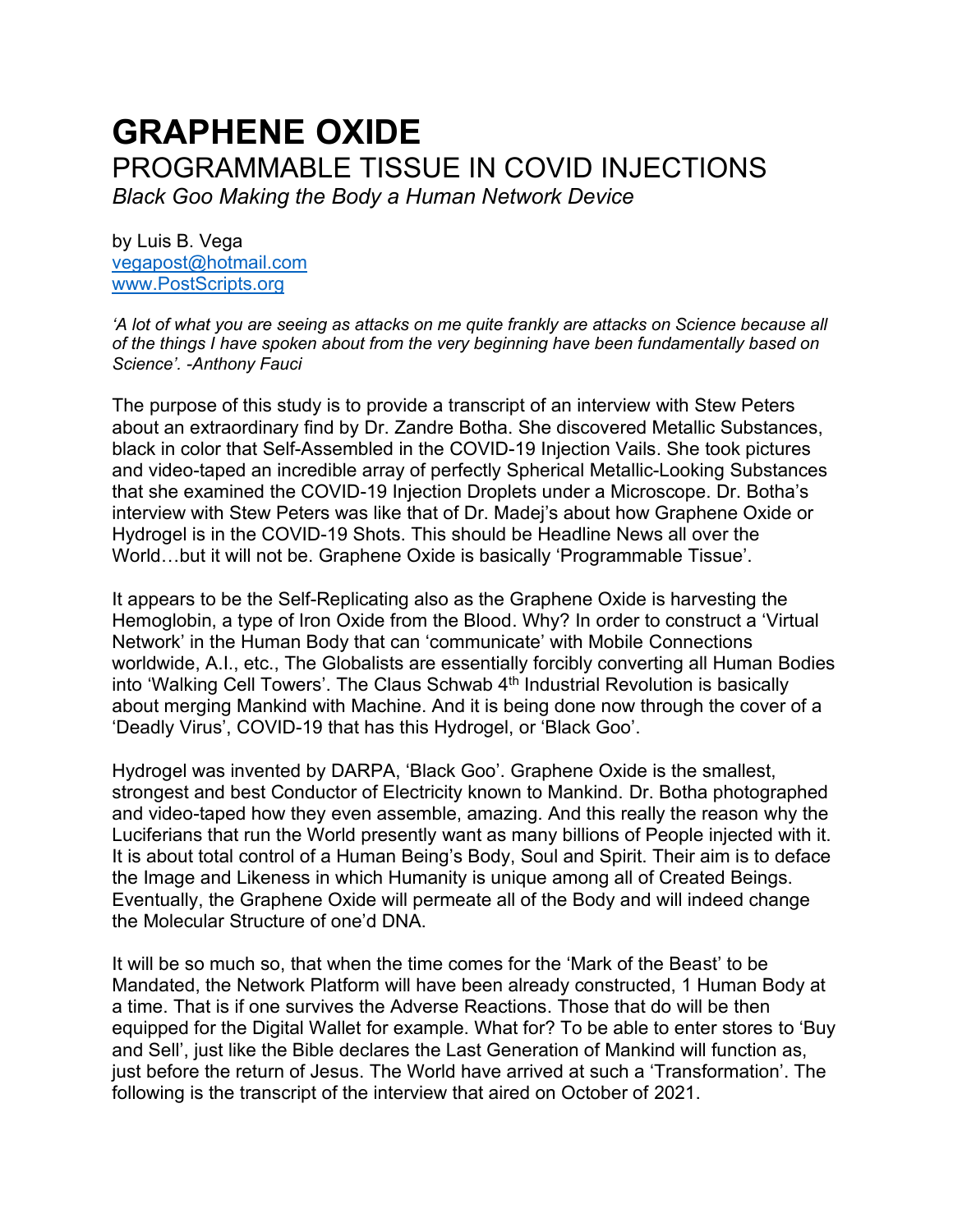#### *Stew Peters*

\_\_\_\_\_\_\_\_\_\_\_\_\_\_\_\_\_\_\_\_\_\_\_\_\_\_\_\_\_\_\_\_\_

*Well, if you have been paying attention, you saw last week we had Dr. Carrie Madej with some horrific images. That video on Rumble alone now surpassing 1.5 million views. Despite the Suppression and the Censoring that is happening. The Shadow Banning over on Rumble as they lie and say that they are the Free Speech Alternative to YouTube. That is just absolutely not true.* 

*But what you are about to see, now these. These are images that have never yet been reported on. That have not been widely shown or anywhere that I am aware of, specifically here in the United States. And they come from Dr. Zandre Botha. She is a PhD in Alternative Medicine. She holds a Diploma in Integrative Medicine and is a Certified, Live and Dry Blood Analyst.*

*She uses Advanced Microscopic Techniques to analyze her Patient's Medical Ailments. And more and more of her Patients have Post-COVID Vaccine Illnesses. So, when an Attorney recently approached her with a Chain of Custody Documented Johnson & Johnson Vial, she looked at multiple portions of the Material and found something that no one else has yet shown. Dr. Botha joins us now. Thank you so much for coming. We appreciate this.*

#### *Dr. Zandre Botha*

*You are most welcome. Thank you for your show.*

#### *Stew Peters*

*Of course. So, can you walk us through what you found that shocked you? What was the most surprising 'thing' that you saw when you were examining these Vials and their contents?*

#### *Dr. Zandre Botha*

*I think …just to put the Vials into context, I am just going to go through …a couple of slides. Just explaining …the Blood and the Patterns that I have been seeing; in the Patients coming in. Which prompted me to start to keep Records. So, on the 1<sup>st</sup> Slide, that the Viewers are seeing. This is a Patient that came in …seeking Medical Attention before the vaccine, we treated her. And afterwards, this is what her Blood looked like.*

*So, a couple of months later, she was very happy and feeling much better. And her Blood was showing perfect round Red Blood Cells; beautiful Neutrophil. That is your White Blood Cell fighting Cancer and Viruses. And she was just feeling great. And then we did not see her because she was doing so wonderful.*

*And then after …a couple of months, she made another Appointment with me. She was insisting on an Appointment because she was very Short of Breath. She was not feeling her best and when she came in and I looked at her Blood after the Vaccine. So, she told me she had the Vaccine. And this is what her Blood looked like afterwards.*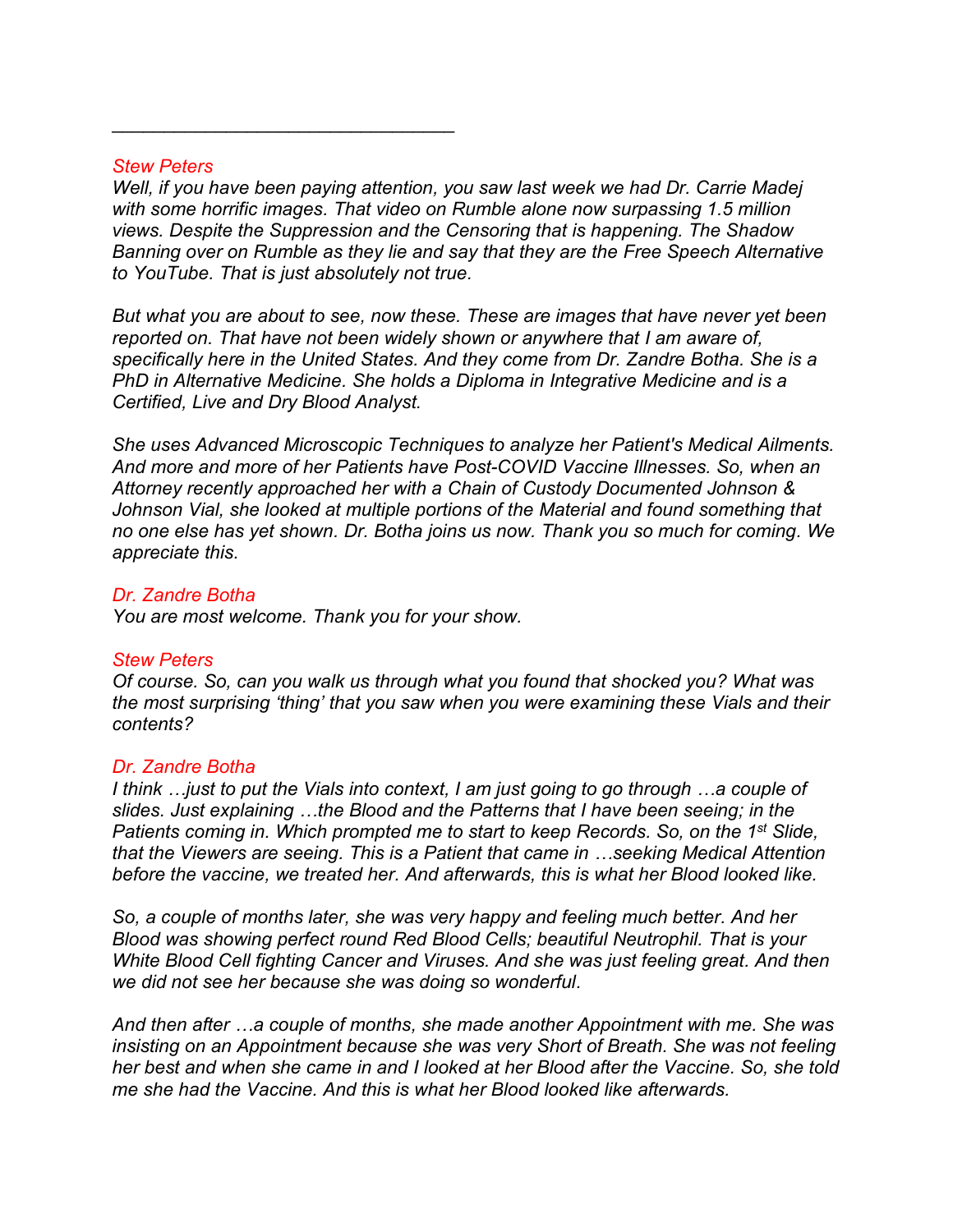*So, it was quite shocking to see a Patient with completely Normal Healthy Blood …coming after a couple of months. And we see this very severe 'Stacked Rouleaux'. So, it is a very dangerous form of Rouleaux. It is not just a Normal Rouleaux with this. There is no Oxygen. These Red Blood Cells cannot function at all. If you would understand that the Capillaries and the Little Arteries are 4 Micron in Diameter. Red Blood Cells have to actually single file to get into those Capillaries.* 

*You are talking Myocardial Problems … Intravascular Blood Clotting. So, there is no Oxygen that can actually reach the Small Arteries in the Brain and in the Heart. So, I was very shocked to see this …And she was not the only one. I started to see severe …these Weird Structures in Patients who had the Jab. And again, the Red Blood Cells are so deformed, you cannot even, you know make…Heads-or-Tail of it. I have never seen that before.* 

#### *Stew Peters*

*So, when you are talking about these Weird Structures, are you referring to these Round Black Disc-Looking 'Things'?*

#### *Dr. Zandre Botha*

*That, I did not see in the Blood, per se but I saw Black Structures in the Blood because there is 2 techniques that are used. And that is why you will see 'Discs' in the 1 technique and you will not really see it in the in the Blood. Because we use a Cover Slip to cover the Blood. So, it basically presses down the sample where when I looked at the Vials, I used a different technique.*

*And I will explain that briefly when we get there …So, I started to see these very Strange Structures which I will not explain. Again, just the Rouleaux. I thought they were just Crystals, Uric Acid Crystals, but they did not resemble it completely. And I found this in every single 'Vaccinated' Person with Symptoms.* 

#### *Stew Peters*

*Unbelievable.*

#### *Dr. Zandre Botha*

*Then I was so startled. Yeah …So in this picture, we could see these Black Matter. And I found that in every single Patient who had the Vaccine. This was done at a 400 times Magnification and the next one …is also. This was done at a higher Magnification. I think this was about a 1600X Magnification. And then the Lawyer approached me like you mentioned.* 

*And she brought me a Vial because I do not do that type of Injections with my Patients. And when I looked at the Vial, I was so shocked because what I was finding in my Patient's Blood, I actually saw in the Vial as well. And here on the next picture; I mean, if you can, you know compare the 2, you can see, it is exactly the same Structure. So, that I found in the Vial. And these are also used by covering it with a Cover Slip. So, it is basically, you know a Normal Slide, your Microscope Slides.*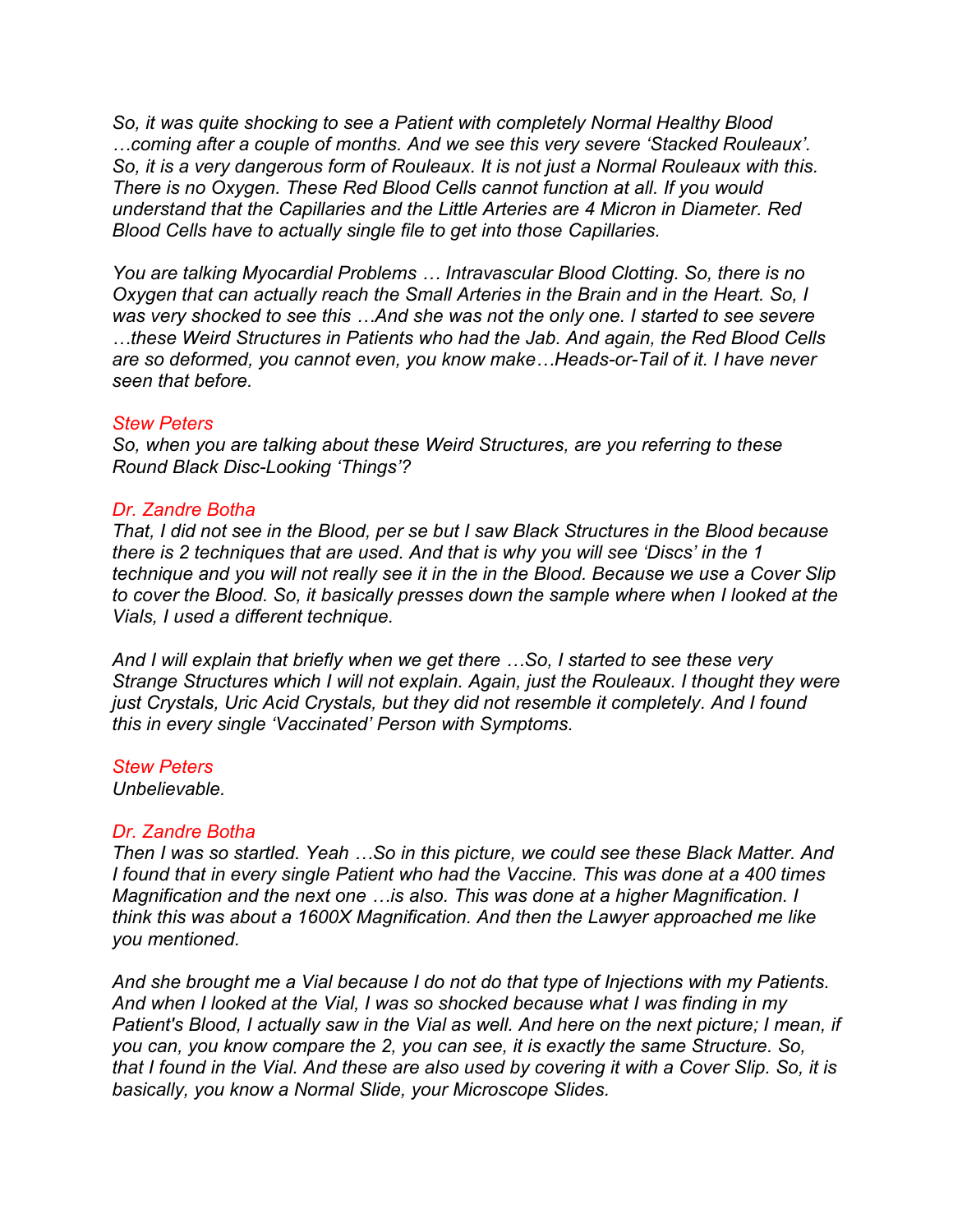*And then I just covered it with a tiny Cover Slip. So, this is how I got these images. And just for other Scientists and Doctors may be watching. This is probably the technique that they use because this is how we get taught. Just to mention that I am not a Particles Expert at all. I am not a Bio-Chemist. I do not know what I am looking at. I am just reporting what I am seeing.* 

## *Stew Peters*

*And we need, we would definitely be… It would be advantageous if somebody would come forward who has that expertise. But what you are seeing here appears to be this Round Black Disc with Metal Connectors. So, what kind of feedback have you gotten from other Experts? With whom you have shared this?*

## *Dr. Zandre Botha*

*So, a lot of the other Structures that …I have been showing is, was done by using this technique. And when I shared it with a couple of other Experts, I think because I have not used this technique, they are not kind of seeing this. But yeah, nobody has really come out forward and saying, yes this is what it is. Everybody agrees that it is not Natural. It is too structured to be anything Biological.*

*So, I think that is the consensus. But I have not gotten, you know a 100%. Nobody is really coming-out and said, yes this is what it is. There is some speculation but I do not like to speculate at all. But these were Self-Assembling, you know. I have a video of it which I did …share now with your Viewers. But they were Self-Assembling which was very strange and so I did one at a Lower Magnification. And then I did one at a Higher Magnification. And now, we are looking at the Discs. And really if anyone can explain what this is?*

*And this I did by not covering the Vial. I actually just put a Droplet. And I put it under my Microscope without covering it. And I think that is when maybe other People will start to see these types of Structures. As well, People doing Microscopy will maybe be able to also see these same things.* 

#### *Stew Peters*

*So, this is just 1 Droplet, 1 Droplet from the Vial, you are seeing all of this 'Stuff'?*

#### *Dr. Zandre Botha Yes.*

#### *Stew Peters*

*And you said, that you do not think that these look Biologic, but that they look more Engineered? Can you say more about that? What do you mean by that?*

#### *Dr. Zandre Botha*

*Well, I mean they are very Symmetrical. And they seem to be joined together by.. I can just say what I am seeing. I am not sure what to make of it. If anybody has seen this before then, I would also like to know what it is.*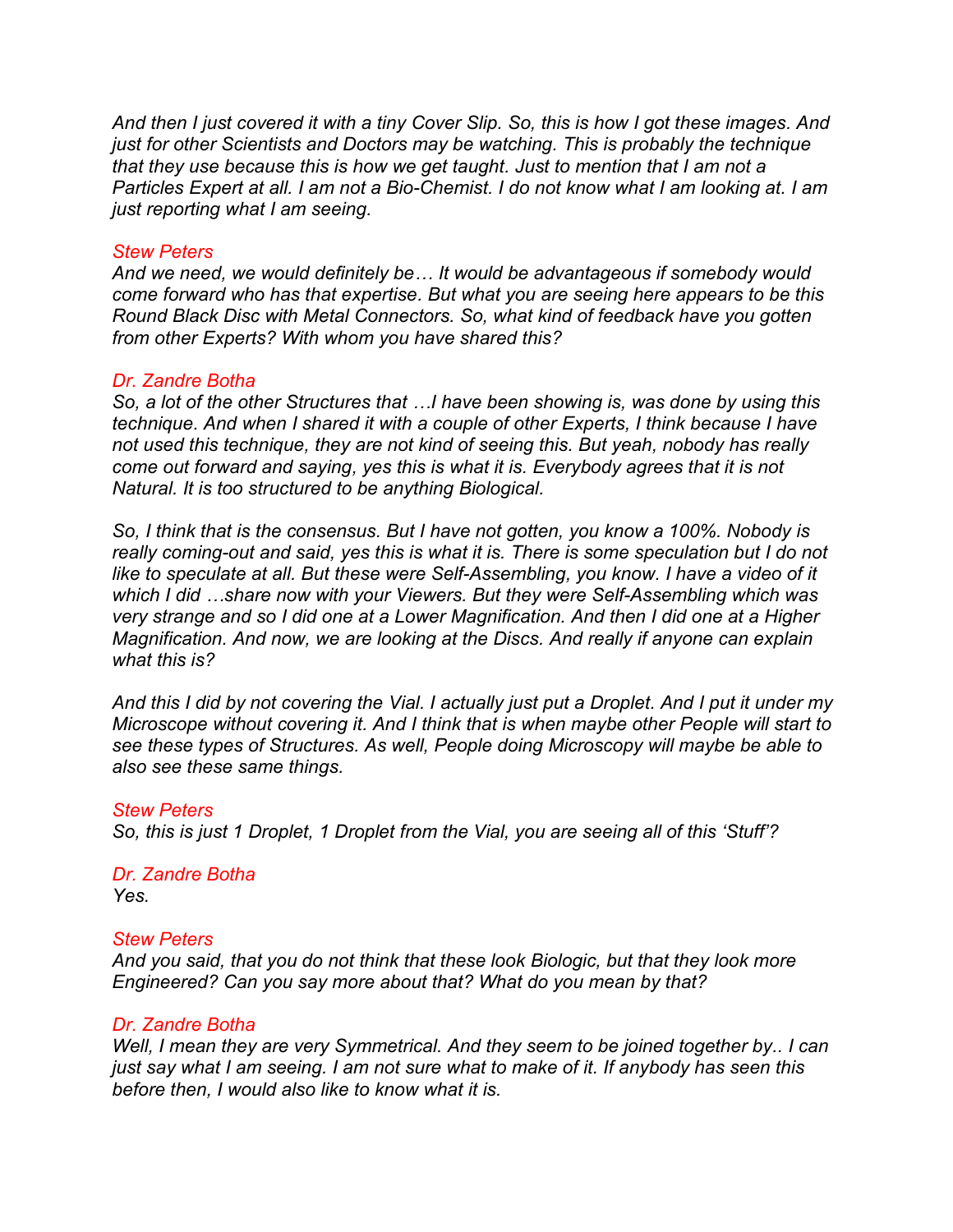*But I did about 4 Samples and I saw this in each and every sample. I took it from the same Vial, but I checked it 4 times. And then when these …Black Structures, when the sample dried. And this is another technique is. I just left the Sample on the Slide and I dried, it just dried. And then I came back and I looked at it. And then these Disc-Like Structures have kind of, they gone. You cannot find them anymore. But these Black Lines started to form. So that is the next thing …I saw. And again, so I wish I could tell you what it is. But I am not a Specialist in Molecules or in Particles.*

#### *Stew Peters*

*You have seen examining live and dry Blood for an extended period of time. How long have you been doing this?*

*Dr. Zandre Botha*

*15 years.* 

## *Stew Peters*

*And in the 15 years that you have been doing this, have you ever seen anything like this?*

#### *Dr. Zandre Botha Nothing, absolutely…*

#### *Stew Peters*

*And the only thing consistent about the Blood that you are seeing these Structures in is that these are Patients who have received these Shots being called 'COVID Vaccines'?*

*Dr. Zandre Botha Yes.*

## *Stew Peters*

*Okay. Let me ask you this. Is it possible that these are Air Bubbles?* 

#### *Dr. Zandre Botha*

*So, I actually had a discussion because I wanted to find out what it is. So, I went and I looked at some Air Bubbles Structures which were, that looked similar. But …most of the Doctors that came back to me said, you know they are too Symmetrical to just be Air Bubbles. They are very Symmetrical and they are so uniform. But you…I wish I could really put a 'Stamp' on it and tell you what it is. But I am not sure. I am not sure what it is.*

#### *Stew Peters*

*Okay. Doctors that have examined or looked at your findings have said, no these are these are too Symmetrical. Which would substantiate what you had already said. That these appear to be Engineered. Whatever this 'Thing' is, these Black Discs with some sort of a Metal-Looking Connector is what I think I am looking at here. I mean, does that appear to be Metal to you? I mean, I do not know. You tell me.*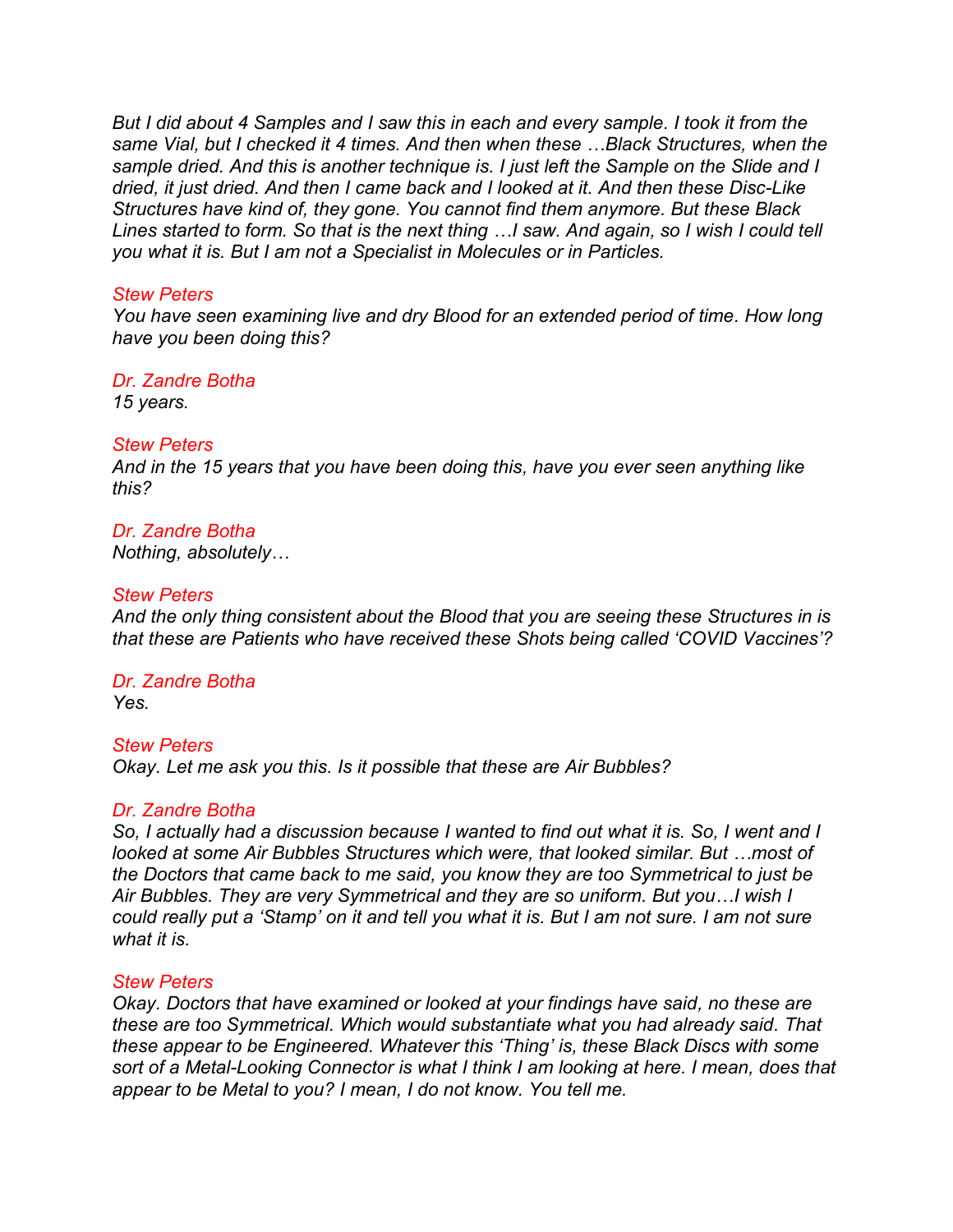#### *Dr. Zandre Botha*

*Well …when I did the Dark Field, these Particles did reflect. So, I am not sure what to make of it because they are reflective. And I can just, in Layman's Terms say they look Engineered to me. If I am not sure.*

*Stew Peters You have seen Air Bubbles before?*

*Dr. Zandre Botha And in the Blood Analysis? Yeah* 

#### *Stew Peters*

*And these Air Bubbles are typically not held together by Metal Connectors or things that shine. I would imagine. Which is what we are seeing here. So, what kinds of illnesses are People suffering from that these very Strange Structures appear in their Blood, in their Bodies.* 

#### *Dr. Zandre Botha*

*I see severe Thrombosis. Severe Embolisms and Water Retention. Cognitive Issues. Lots of Cognitive Issues. Everything from Memory Loss to Depression. I see Patients with Blood Clots confirmed by an Ultrasound. Just lots of Pain at the Injection Site. Loss of Movement from that Arm that it was injected. A Severe Headaches, lasting longer than 8 weeks.*

*And …lots of Mobility and Pain. Nerve Pain. People have been experiencing Shortness of Breath. But then when I look at the Bloods, I understand why there is Shortness of Breath. Because the Red Blood Cells cannot transport Oxygen when they look like that. And even when I put the Oximeter on and do test the Oxygen and saturation, it is low. It is at 89. I mean, so it is not just looking at the Blood. There is a Physical Manifestation of the Symptoms.* 

#### *Stew Peters*

*So, these People have Low Oxygen.* 

#### *Dr. Zandre Botha*

*Very, well there is Low Oxygen. There is …Blood Clotting. This Red Blood Cell Aggregation. This Non-Viable White Blood Cells. So, the Immunity cannot respond the way it should to Viruses and Bacteria and Infections.*

#### *Stew Peters*

*Which might explain these Breakthrough Cases or this Delta Variant where all of these COVID Patients seem to be those who are quote, 'Fully Vaccinated', uh no. They are injured by these Shots is what they are.*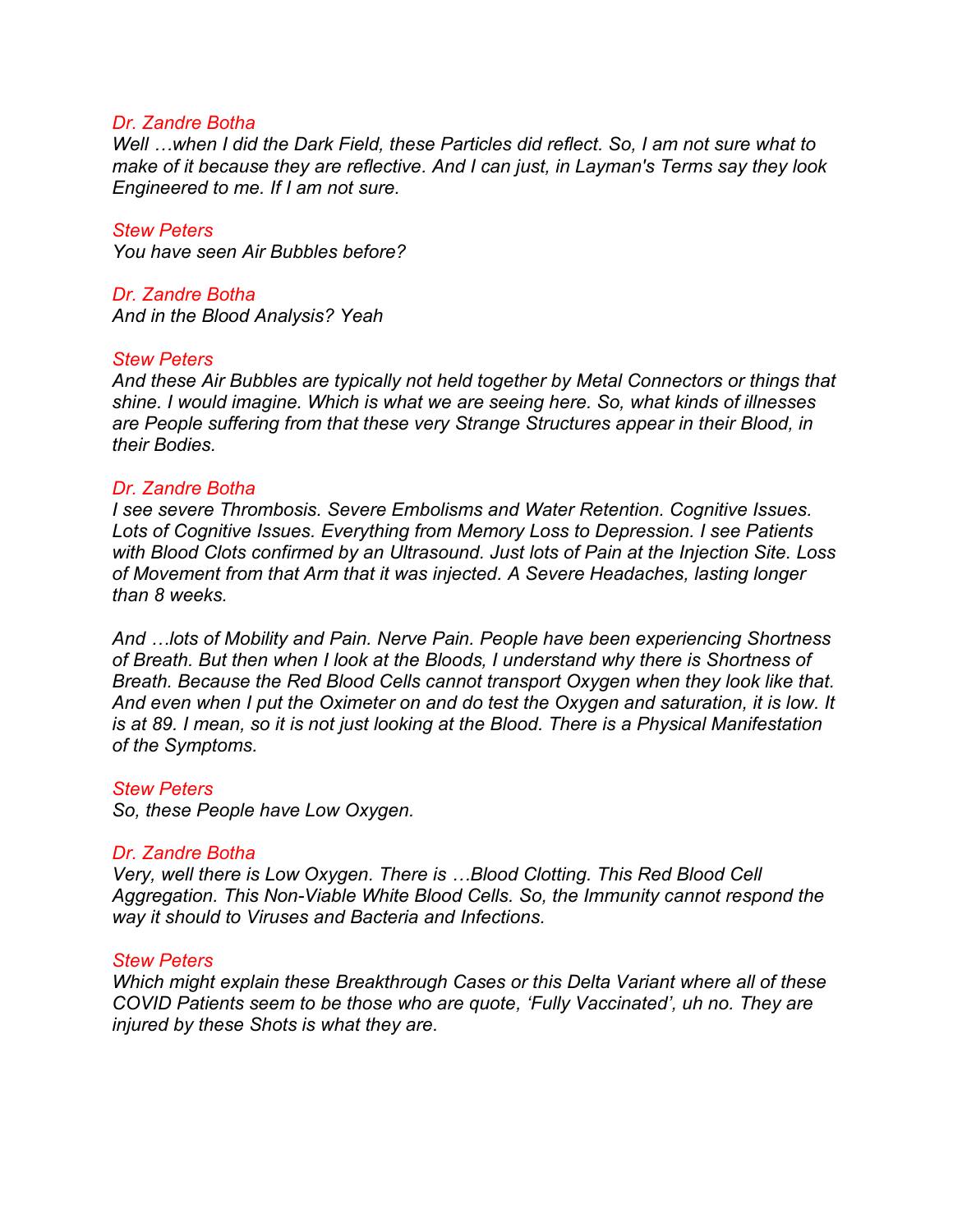#### *Dr. Zandre Botha*

*I do agree with that I would like to maybe, if you can just …show the Viewers this these Black Structures are not the only Structures that I saw. I, when the sample dried and I looked at it again, I found these Strange Square-Like Discs as well. And they were definitely Reflective. And they had a very Specific Structure.* 

*So, I was you know, like Dr. Carrie Madej, when I watched her interview and she said, you know 'I cry'. I do the same, you know. I cry when I see these things. I cry when I see these Patients. Just today, I was just seeing Patients who had you know, Vaccine Injury. They are being told it is not from that. And they are planning to take their Children for the Vaccine.* 

*And I just do my utmost best and say, please you know, please do not take your Children for this. Because I see those Patients, I am not removed. I am not a Scientist. That is just reporting. I have got to deal with these Patients …that are being ignored and not getting Medical Help the way they should. They are being told they got a Placebo Effect. I mean, I have, I am seeing a Patient tomorrow.* 

*He had 8 Heart Attacks in 5 Hours after he was chosen to be one of the …you know, the Roll-Out Vaccine kind of Guinea Pigs. And I mean, he is been in in Hospital since March. He could not get a… he had to have a Triple Bypass. He could not go in because he was Testing Positive for COVID all the time …He spent months in ICU and he is coming to me tomorrow because he is not feeling well. He is still fighting for his life. And I hope I can help him.* 

## *Stew Peters*

*I pray that you can help him as well. That is awful.* 

## *Dr. Zandre Botha*

*Thank you.*

#### *Stew Peters*

*So, We have talked about Shedding. We have talked about Transmission. We have talked about People who are not Injected being around Inoculated People. And actually, feeling Symptomatic, in a lot of different ways. What about actually after handling this Material? Did you experience any kind of ill Side Effects after being around this Exposed Material?*

#### *Dr. Zandre Botha*

*Yeah. Interesting, I do. I do not feel well. And I actually spoke …to other Doctors and one Doctor also said to me, you know what, I was in Surgery for 2 hours. And I saw about 7 Patients and I was not feeling great. Then the next day I was seeing a lot of Patients as well. And then I asked my Receptionist to actually phone those Patients and ask them if they had the Injection. So, because we had Similar Symptoms …like a Weird Sensation in my Brain.*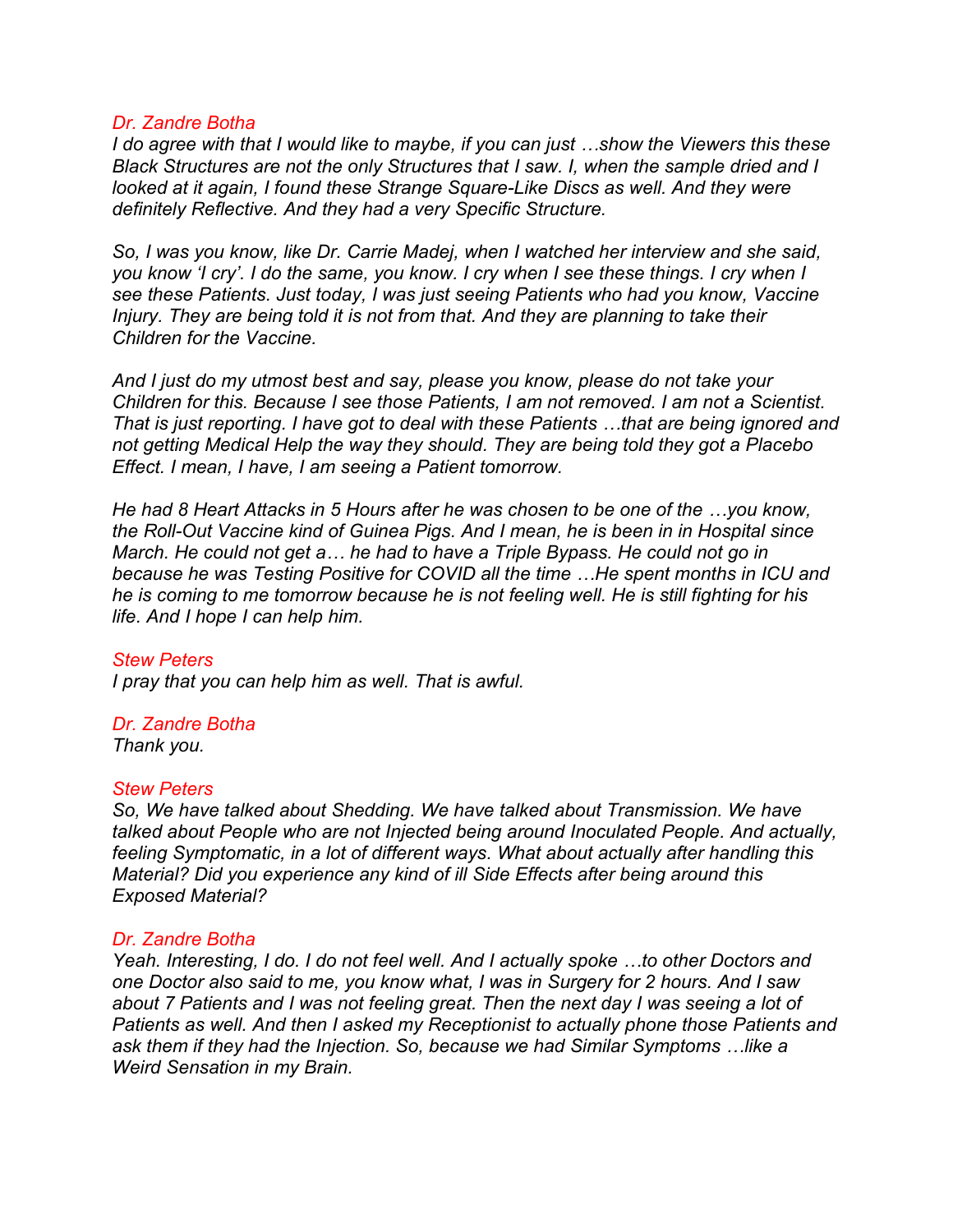*It felt like it was almost Shaking Vibrating. I had Anxiety which I do not normally experience. I am a very Logical Person. So, yeah, I rationalize stuff and then I get over it. And I saw a lot of Weird Hormonal Issues. Just with myself and when I spoke to my other Colleagues. She said, it is the strangest thing. I am experiencing exact same Hormonal Issues as you. So, yeah and even working so, even being in in contact with these Patients. And also working with this, you know apart from the shock.*

*I definitely was not experiencing Good Symptoms at all. When I started to drink a couple of…So I have worked-out a Protocol. And I have been giving it to Patients that have had the Vaccine that is not feeling well. I need to stop calling it a 'Vaccine', I know. And …when I started to drink those things, like the NAC, the Glutathione. I am drinking Zeolite. I am doing Molecular Hydrogen Ozone Therapy. Then I started to feel better.*

#### *Stew Peters*

*Okay, so have your Inoculated Patients also experienced a positive benefit from this Particular Protocol? Because People are desperate. There is a lot of People with this remorse after they have been subjected to this Jab. Is it helping them as well?*

## *Dr. Zandre Botha*

*It is helping them as well. So, People have been coming in. The Headaches have been getting better. …Blood Clotting is also better. So, I do also give something for Blood Clotting depending on their Symptoms.*

*If it is more Cognitive Stuff, then I focus on that. But everybody's Blood is clamping so you know my Philosophy is 'Life is in the Gut and in the Blood'. And Stew, I know you also love GOD and you serve GOD and my first thing is that i say to my Patients you know when you repent when you say GOD I am sorry. I did not know i was deceived come help me. He is faithful and He will do that and then we do the Treatments as well.* 

#### *Stew Peters*

*Yeah, GOD is probably really the only Treatment that all of us have right now for any Symptom whether it is due to an Injection or not. I just received a text actually from a Personal Friend of mine who is aware that I have this show. He said, my Aunt is in the Hospital 3 rd Round of 'Vaccine' Shots struggling with the quote, 'Corona Effect'.*

*Will you refresh my memory on let's say the top 3 things one can do to reverse or fight the Vaccine Symptoms. My Short-Term Memory is horrible. And I do not have time to look into my Research because I am in a skid-loader right now. So, can you email over to me that Protocol, that Concoction those things that you have so that I can make them available to the Stew Peter Show Viewers at StewPeters.tv?*

## *Dr. Zandre Botha 100%.*

#### *Stew Peters*

*And can they also find this on your website at [https://www.drzandrebotha.com?](https://www.drzandrebotha.com/)*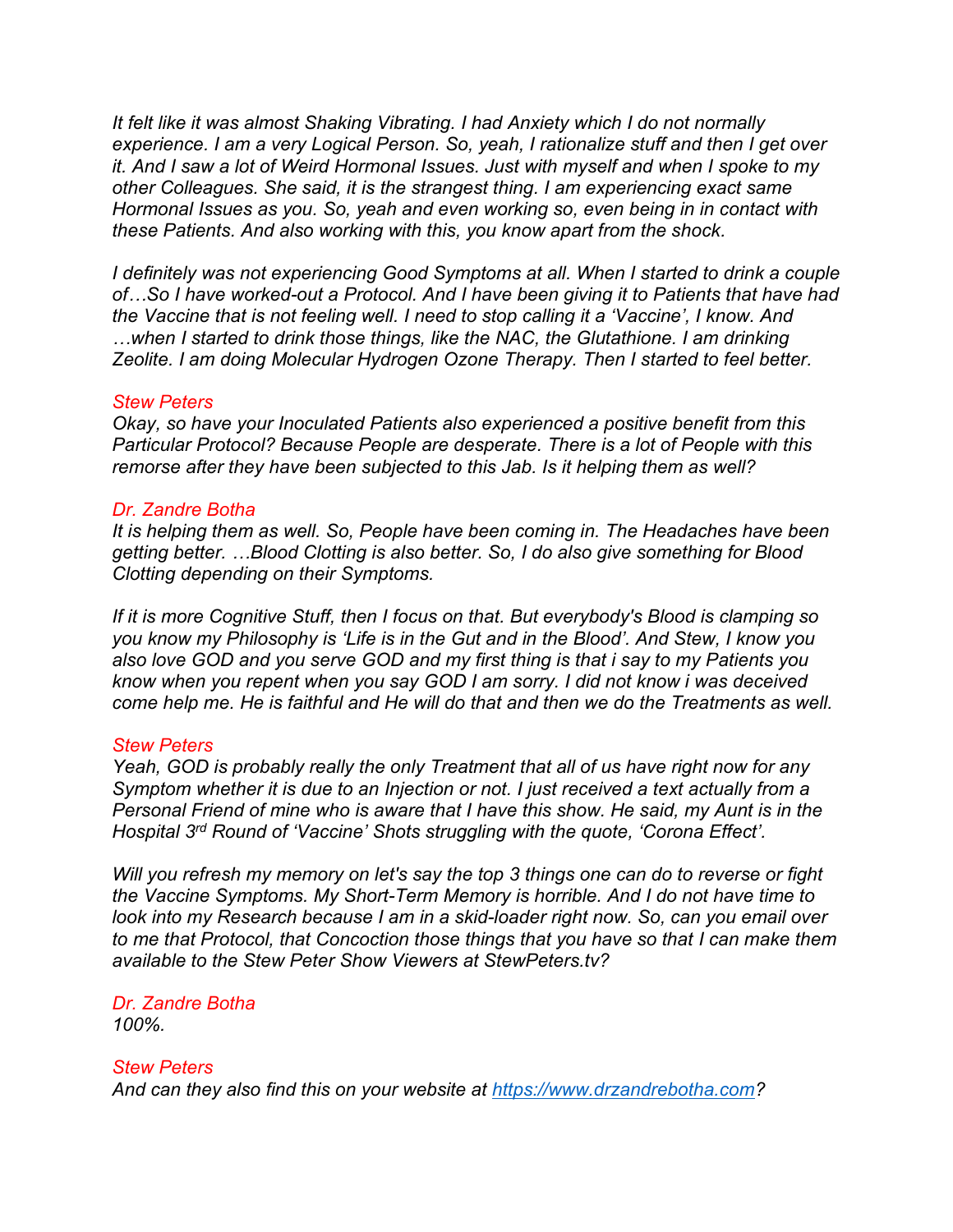#### *Dr. Zandre Botha*

*Yeah, I will have to put it on there…so that People can order it. But I know. I mean it is all over the World. So, I am going to give the main Remedies, some you will probably not find everywhere. But these things are working.*

#### *Stew Peters*

*Okay.* 

#### *Dr. Zandre Botha*

*And they are readily available. So, no need to buy it from us. You can try and find it in the local country that you are in.* 

#### *Stew Peters*

*Great. And we will put those things at StewPeters.tv immediately following this interview. Dr. Zandre Botha, thank you so much for your bravery and for reporting this. And we need to find an Expert that can now take your findings and opine on specifically what is this? What is this, that we are looking at? So, if there is any Experts out there watching this, we want to hear from you. God bless you. And thank you so much for your bravery.* 

#### *Dr. Zandre Botha*

*God bless you. You are so welcome.*

 $\mathcal{L}_\text{max}$  and  $\mathcal{L}_\text{max}$  and  $\mathcal{L}_\text{max}$  and  $\mathcal{L}_\text{max}$ 

#### *Stew Peters*

*Amazing and horrific, never before seen images that are provided by Dr. Zandre Botha. We will put those things that help her Injected Patients at StewPeters.tv…*

So, what is the COVID-19 Injection 'Hesitancy' or Resistance' all about? The quest for the next Human Evolutionary Step is being forced upon an unsuspecting Population. And? What is also incorporated into the COVID-19 Injections is a means of sterilizing and Culling the Populations of the World. Billions will just die and it not to be blamed on the COVID Injection but the Un-Vaccinated. There will be an 'Event' that will transform Humans. But that 'Event' will affect only the select few that have surrendered their Body, Spirit and Soul to Jesus Christ. It is the Rapture event that will 'Metamorphosize' those Bodies of the Humans belonging to Jesus. Such will be Eternal and never die.

It is a much better deal that what Lucifer offers. His counterfeit 'knock-off' will end-up condemning Billions to Damnation and physically will be breaking-out in Painful Boils. This next Human Transformation is not 'Organic' or Natural. It is being forced and through deception. Why? Those that will eventually take the Mark of the Beast into one's Body will forfeit their Soul. Realize, each dose of the COVID-19 Injection contains 15,000,000,000 of these Self-Replicating Nano-Bots. And now, it is known what they look like' amazing Black Disc-Like configuration of Networks that have the ability to disassemble or reassemble. The word Nano-Particle means the 'Size of Atoms'.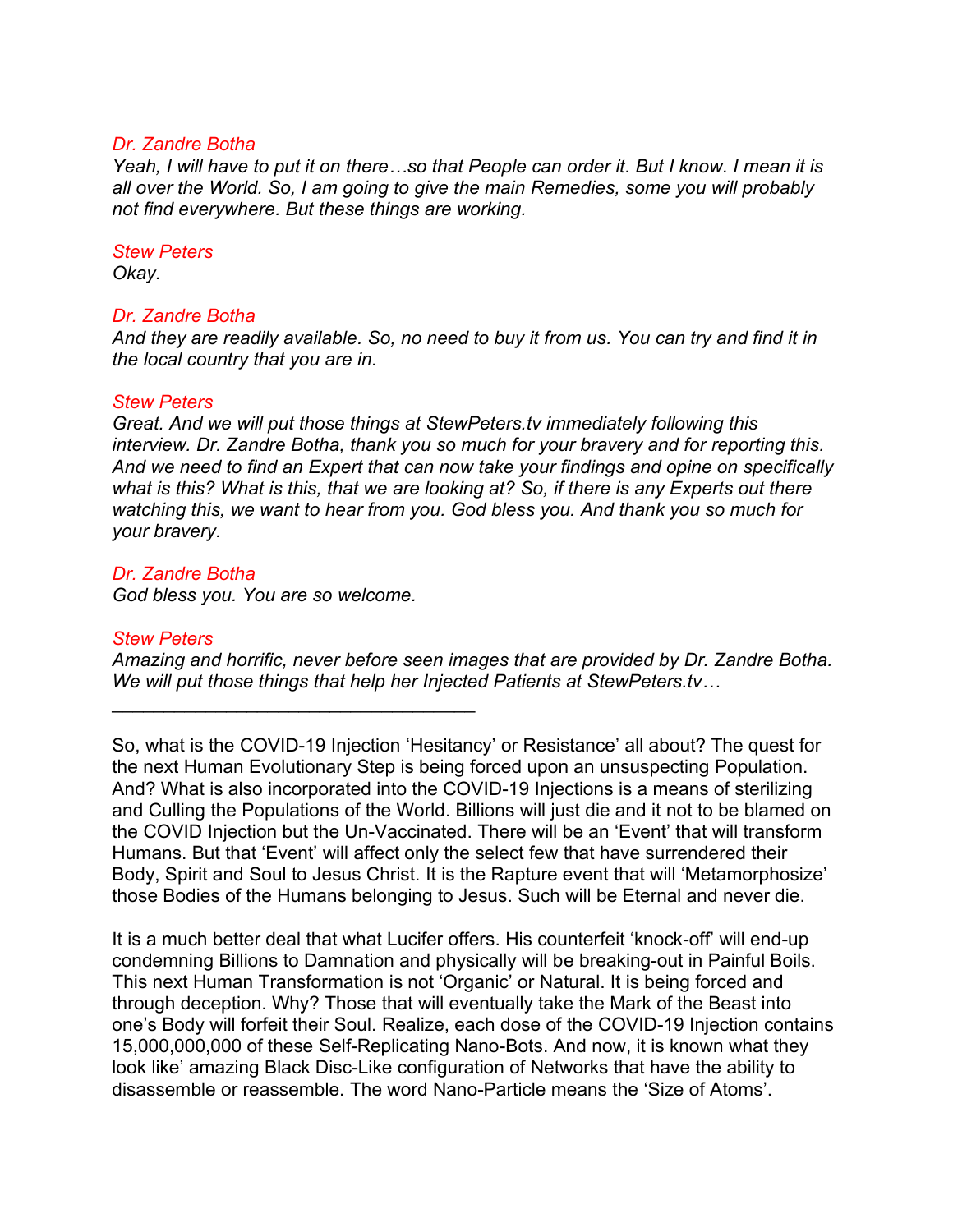#### **Black Goo**

In other words, there are millions of these Metallic Nano-Particle in just one Drop of Blood eventually. How will the Human Body become a Network Devise? About 25 years ago, when the Internet was in its infancy and everybody was arguing about which Network was better, it was about a Hard Wire Connection. Then came the Wireless WI FI Connection. The World was coming to terms with 1G WI FI. Then DARPA Scientists started doing experiments with the idea of injecting into the Human Body Graphene Oxide. Why? To see if the Human Body would constitute a 'transmission'. I did.

As noted, they invented Hydrogel, the Atom-Size Black Metallic Substance that would be so small, that the Nano-Particle would circulate throughout the entire Body, including the Brain. Yes, one knows where this is going. They have now perfected the technology to send 'Radio Signals' directly to the Human Brain, wirelessly. They would be using the Skin of the Body as an Antenna or as an Arial Receiver. The goal? To thereby instruct or control a person, connected through a WI FI Network thanks to the Black Goo.

Now the technology is so advance, they have gone 'Full Monty' and incorporated this Nano-Particle Technology of the 'Black Goo' into the COVID-19 Injections under the cover of a 'Deadly Flu Virus'. Such a Network System would need at least a 5G WI FI Signal to bring their Theories or Mind Control into reality. Such Networks have arrived. Today they have both the Metallic Nano-Particle and the 5G+ WI FI Network.

But this is for those that are physically resilient and resistant to the Deadly Adverse Effects as this type of Technology. It was not recommended or Human Trail nor has it ever been experimented on Humans for Long-Term Effects. But for those 'weak' and not the 'Fit to Survive' in Darwinian terms, those will have to be Culled. For example, it has been the Weak, Immune Compromised, the Elderly, those with Medical Conditions like Heart Problems, Liver, Kidney or are Diabetic, that stand to be wiped-out first.

Medicare Records in America -those People over 65 were found that those COVID-19 'Vaccinated' or rather Injected were dying in a fashion consistent with ADE Antibody Dependent Enhancement estimates. In other words, at 6 months, so many died. At 12 months was more than twice and so on. It is an exponential way building-up to a Mass Die-Off or Culling of Humanity by the millions starting by the end of Winter 2021. This is just as predicted by many Scientists like Nobel Prize Winner, Dr. Luc Montagnier and other Doctors that have come forward like Dr. Tenpenny, Dr. Madej, Dr. Zelenko, Dr. McCullough and others.

This is why many countless People became 'Magnetic' after receiving their COVID-19 Injections. In some cases, their Cell Phones or Blue Ray Devices activate as an Injected Person comes into close proximity. It takes time though to have all the Cells of a Human Body saturated with the Nano-Bots. And this is why there is a 'Slow Moving Train Wreck' Syndrome occurring presently. It will mean that certain People will die later on, depending on their Body Chemistry. It could be 1 month, 1 Year or 2. But what is occurring now though is 'Complex Circuit Building' within the Host Body.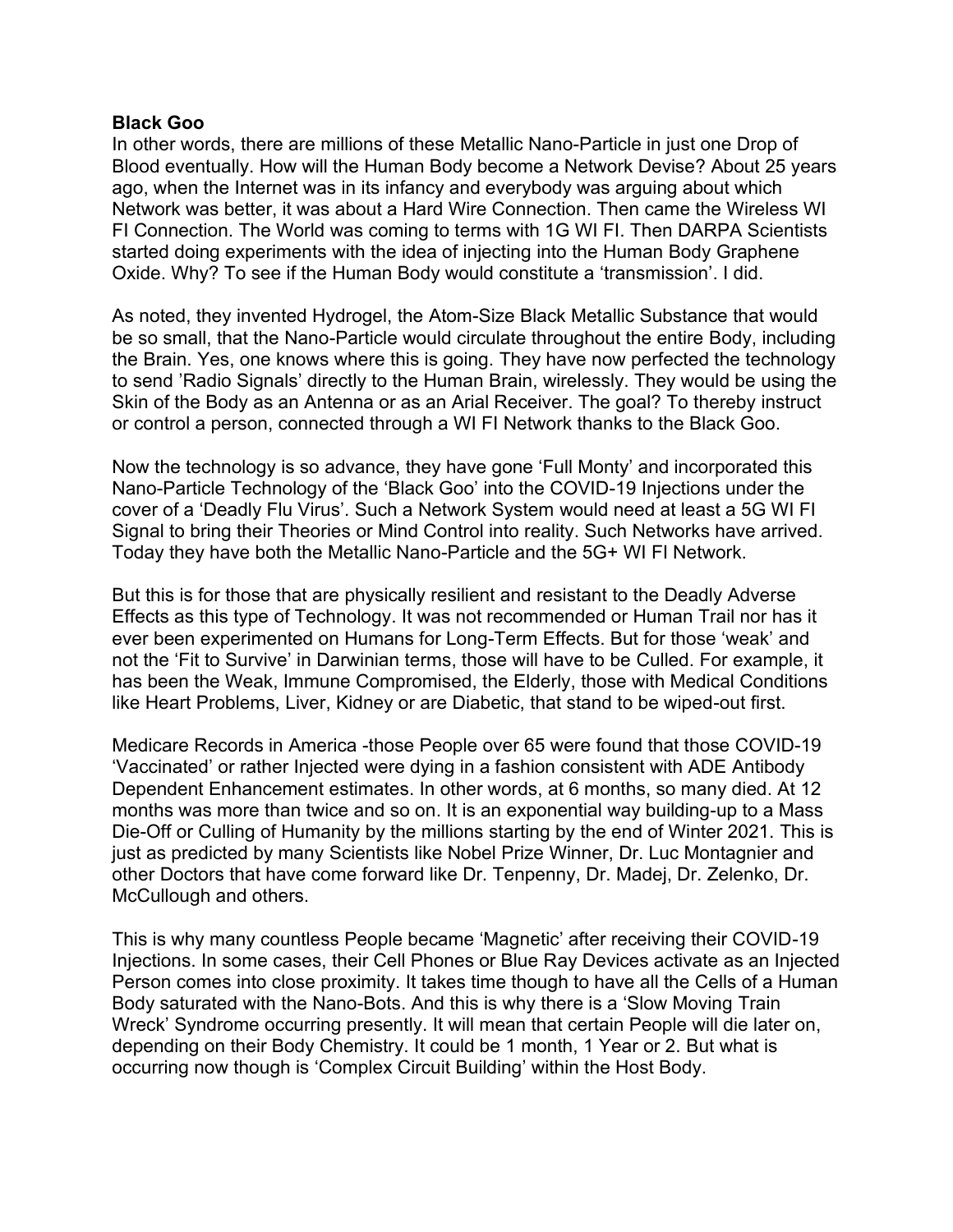It is sadly a Genocide in the making of all those that have been beguiled into taking the COVID-19 Injections. It really is a situation of the 'Invasion of the Body Snatchers'. Soon everyone will be 'Enhanced' and Transhuman according to Klaus Schwab. And again, those who will not die because of their Live experiment will become a Human Hybrid. And Graphene Oxide is the Secret Ingredient. These Symmetrical Engineered Black Round Discs in one's Body are the Building Blocks for the Neuro-Bridges needed to interface with the Biological Human Tissue with that of the Nano-Particulates.

This Black Goo is the stuff of the Spiderman Movies and others that depict the 'Evil' Black Goo that is Programmable Matter. How is the Graphene Oxide delivered in the COVID-19 Shots? They are attached/bonded to the PEG, Polyethylene Glycol. That is why this Toxic Poison is not on the COVID Shot 'Ingredient List'. It is intentionally made to be inconspicuous. Note that Sinopeg.com is the manufacturer of PEG out of Xiamen, Fujian, in China. How is Graphene Oxide in the body Toxic? It produces Oxidative Stress, Inflammation, and Cytotoxicity (Cellular Toxicity).

This alone causes a significant % of Cell Death. It was the Spanish Scientists, calling themselves the  $5<sup>th</sup>$  Column that 1<sup>st</sup> analyzed what was and is in the COVID-19 Injections. They found less than 1% RNA, and more than 90% Graphene Oxide in each Vail. It did not matter which brand. So, what is the dangers or 'Bottom Line'? If one has a Strong Immune System, one will not notice much at first. But as a person is Mandated to continually take now the Boosters every 6 months, a person's Natural Immune System will collapse. It becomes more and more compromised.

For example, a COVID-19 Injected Person will eventually succumb to a 'Random Bug' or Virus that normally would not be fatal. But since one's Natural Immune System will be so weak; one will not be able to fight it off. Why not? Only the mRNA programmed type of Virus Variant will be recognized. And thus, the need for the 6-Month Booster Shots for life. The Luciferians have 'outsourced' the Natural Immune System to their own Labs. They now own the World; those who have taken these Poison Death Shots as Dr. Zelenko calls them.

And no one will associate such deaths with the COVID Injections because it will take a couple of years for People to die. The Bible foretold would be the State of Humanity in the Last Days, of Transhumanism. Of Iron mixing with Clay. In Daniel 2:43-44, it teaches that the Human Genome would be tampered with, as it was in the Days of Noah. Jesus warned about this same exact incursion by the Luciferians. And as outlined in this interview with Dr. Zandre Botha who isolated these Engineered Black Discs.

Their function is to integrate Human Biological Tissue with the Graphene Oxide Mechanisms to create the 'Human Network Device. They are Toll-Like Receptors TLR that establish or initiate a Transforming Growth Factor β (TGF-β-). This has already been proven and testing in treating Cancerous Tumors, for example. These are called Necrosis Factor-Alpha (TNF-α). It is when Dependent-Pathways are involved in the 'Signaling' of the Pathway Network. The key is the control of the Oxidative Stress that plays the crucial role in these Pathways to produce the Human Network Device.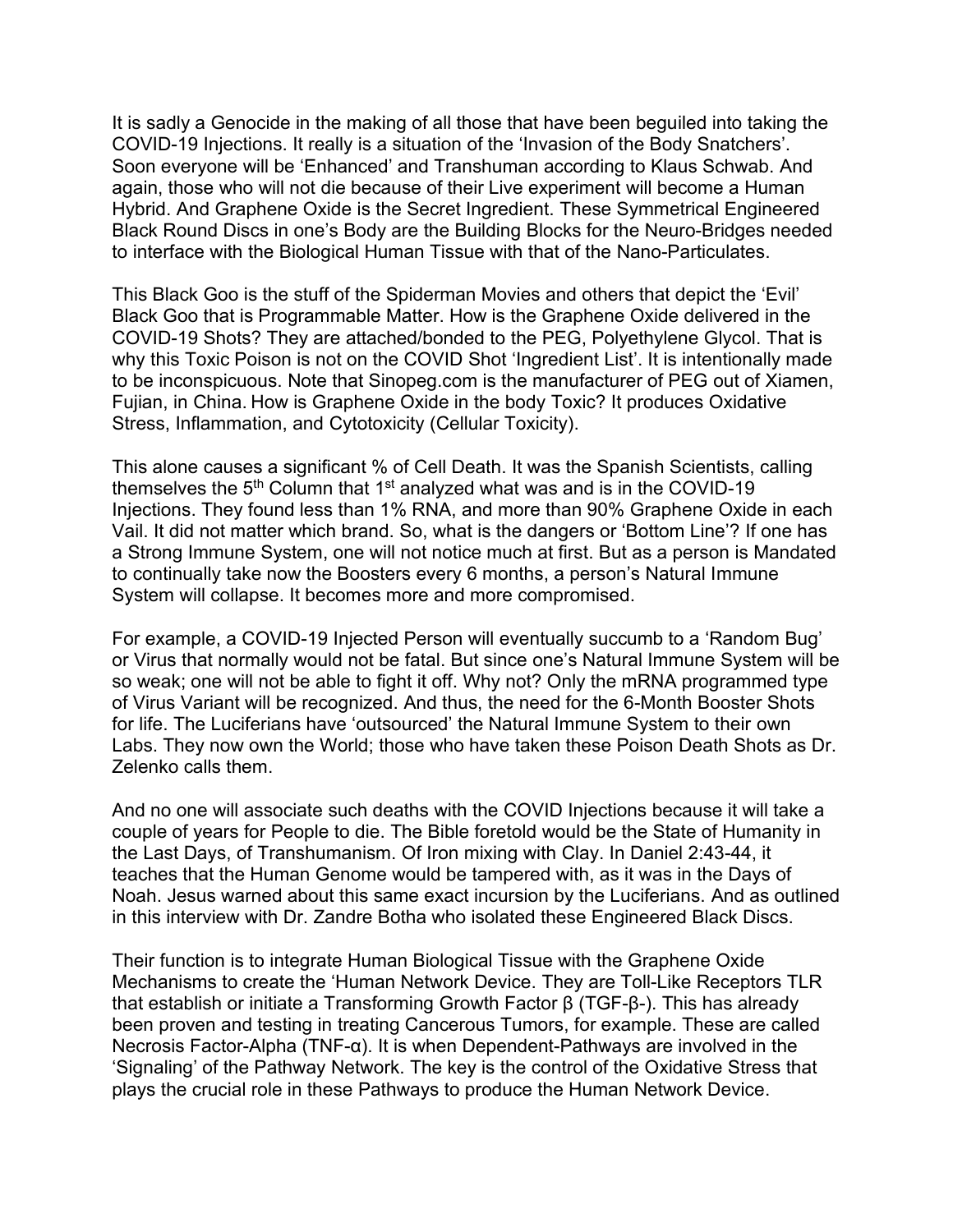According to the USA FDA, Graphene, Graphene Oxide elicit Toxic Effects both In-Vitro and In-Vivo. Graphene-Family Nanomaterials (GFN) are not approved by the USA FDA for human consumption. Graphene Oxide Interactions with Innate Immune Cells. The following is just 1 of many Scientific Papers that are Peer Review. They speak of the very fact that such 'Black Discs' are Graphene Oxide. They are Nano-Particles that can Self-Assemble and function as Receptors for Electricity. They function as Conductors and also as Receptors that can and will emit Data to and from one's Body through Sound, Light or other Frequencies.

## **Graphene oxide containing self-assembling peptide hybrid hydrogels as a potential 3D injectable cell delivery platform for intervertebral disc repair applications**

[https://web.archive.org/web/20210917235657/https://www.ncbi.nlm.nih.gov/pmc/articles/PMC6582688/](https://web.archive.org/web/20210917235657/https:/www.ncbi.nlm.nih.gov/pmc/articles/PMC6582688/)

[Acta Biomater.](https://web.archive.org/web/20210917235657/https:/www.ncbi.nlm.nih.gov/pmc/articles/PMC6582688/) 2019 Jul 1; 92: 92–103. doi: [10.1016/j.actbio.2019.05.004](https://web.archive.org/web/20210917235657/https:/dx.doi.org/10.1016%2Fj.actbio.2019.05.004) PMCID: PMC6582688 PMID: [31091473](https://web.archive.org/web/20210917235657/https:/www.ncbi.nlm.nih.gov/pubmed/31091473)

 $\mathcal{L}_\text{max}$  , where  $\mathcal{L}_\text{max}$  , we have the set of the set of the set of the set of the set of the set of the set of the set of the set of the set of the set of the set of the set of the set of the set of the set of

[Cosimo Ligorio,](https://web.archive.org/web/20210917235657/https:/www.ncbi.nlm.nih.gov/pubmed/?term=Ligorio%20C%5BAuthor%5D&cauthor=true&cauthor_uid=31091473)a,b [Mi Zhou,](https://web.archive.org/web/20210917235657/https:/www.ncbi.nlm.nih.gov/pubmed/?term=Zhou%20M%5BAuthor%5D&cauthor=true&cauthor_uid=31091473)a,b [Jacek K. Wychowaniec,](https://web.archive.org/web/20210917235657/https:/www.ncbi.nlm.nih.gov/pubmed/?term=Wychowaniec%20JK%5BAuthor%5D&cauthor=true&cauthor_uid=31091473)a,b,2 [Xinyi Zhu,](https://web.archive.org/web/20210917235657/https:/www.ncbi.nlm.nih.gov/pubmed/?term=Zhu%20X%5BAuthor%5D&cauthor=true&cauthor_uid=31091473)b,c [Cian](https://web.archive.org/web/20210917235657/https:/www.ncbi.nlm.nih.gov/pubmed/?term=Bartlam%20C%5BAuthor%5D&cauthor=true&cauthor_uid=31091473)  [Bartlam,](https://web.archive.org/web/20210917235657/https:/www.ncbi.nlm.nih.gov/pubmed/?term=Bartlam%20C%5BAuthor%5D&cauthor=true&cauthor_uid=31091473)a [Aline F. Miller,](https://web.archive.org/web/20210917235657/https:/www.ncbi.nlm.nih.gov/pubmed/?term=Miller%20AF%5BAuthor%5D&cauthor=true&cauthor_uid=31091473)b,c,1 [Aravind Vijayaraghavan,](https://web.archive.org/web/20210917235657/https:/www.ncbi.nlm.nih.gov/pubmed/?term=Vijayaraghavan%20A%5BAuthor%5D&cauthor=true&cauthor_uid=31091473)a,d [Judith A. Hoyland,](https://web.archive.org/web/20210917235657/https:/www.ncbi.nlm.nih.gov/pubmed/?term=Hoyland%20JA%5BAuthor%5D&cauthor=true&cauthor_uid=31091473)e,f and [Alberto Saiania](https://web.archive.org/web/20210917235657/https:/www.ncbi.nlm.nih.gov/pubmed/?term=Saiani%20A%5BAuthor%5D&cauthor=true&cauthor_uid=31091473), b,  $*$ 

[Author information](https://web.archive.org/web/20210917235657/https:/www.ncbi.nlm.nih.gov/pmc/articles/PMC6582688/) [Article notes](https://web.archive.org/web/20210917235657/https:/www.ncbi.nlm.nih.gov/pmc/articles/PMC6582688/) [Copyright and License information](https://web.archive.org/web/20210917235657/https:/www.ncbi.nlm.nih.gov/pmc/articles/PMC6582688/) [Disclaimer](https://web.archive.org/web/20210917235657/https:/www.ncbi.nlm.nih.gov/pmc/about/disclaimer/) This article has been [cited by](https://web.archive.org/web/20210917235657/https:/www.ncbi.nlm.nih.gov/pmc/articles/PMC6582688/citedby/) other articles in PMC. Associated Data

## **Keywords**

Peptide, Graphene oxide, Hydrogels, Injectable, Nucleus pulposus, Cell delivery, Cell culture, Tissue engineering

## **Abstract**

Cell-based therapies have shown significant promise in tissue engineering with one key challenge being the delivery and retention of cells. As a result, significant efforts have been made in the past decade to design injectable biomaterials to host and deliver cells at injury sites. Intervertebral disc (IVD) degeneration, a major cause of back pain, is a particularly relevant example where a minimally-invasive cellular therapy could bring significant benefits specifically at the early stages of the disease, when a cell-driven process starts in the gelatinous core of the IVD, the nucleus pulposus (NP). In this present study we explore the use of graphene oxide (GO) as nano-filler for the reinforcement of FEFKFEFK (β-sheet forming Self-Assembling Peptide) hydrogels. Our results confirm the presence of strong interactions between FEFKFEFK and GO flakes with the peptide coating and forming short thin fibrils on the surface of the flakes. These strong interactions were found to affect the bulk properties of hybrid hydrogels.